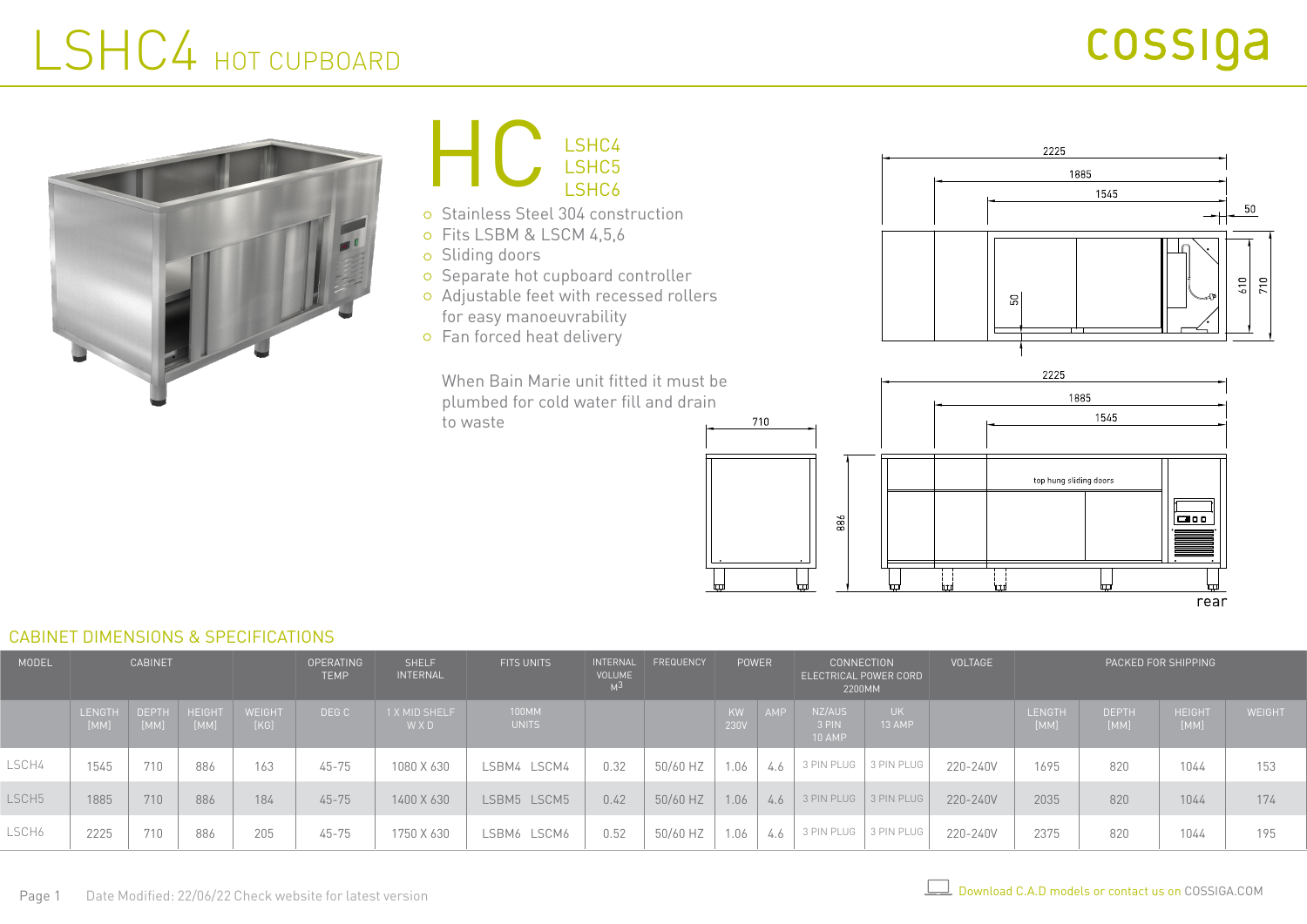# LSHC HOT CUPBOARD



### ELECTRICAL POWER **CONNECTION**

- Electrical power connection to plug in wall.
- 3 pin 10amp plug required for LSHC unit
- LSBM LSCM Units hard wired Amps vary with units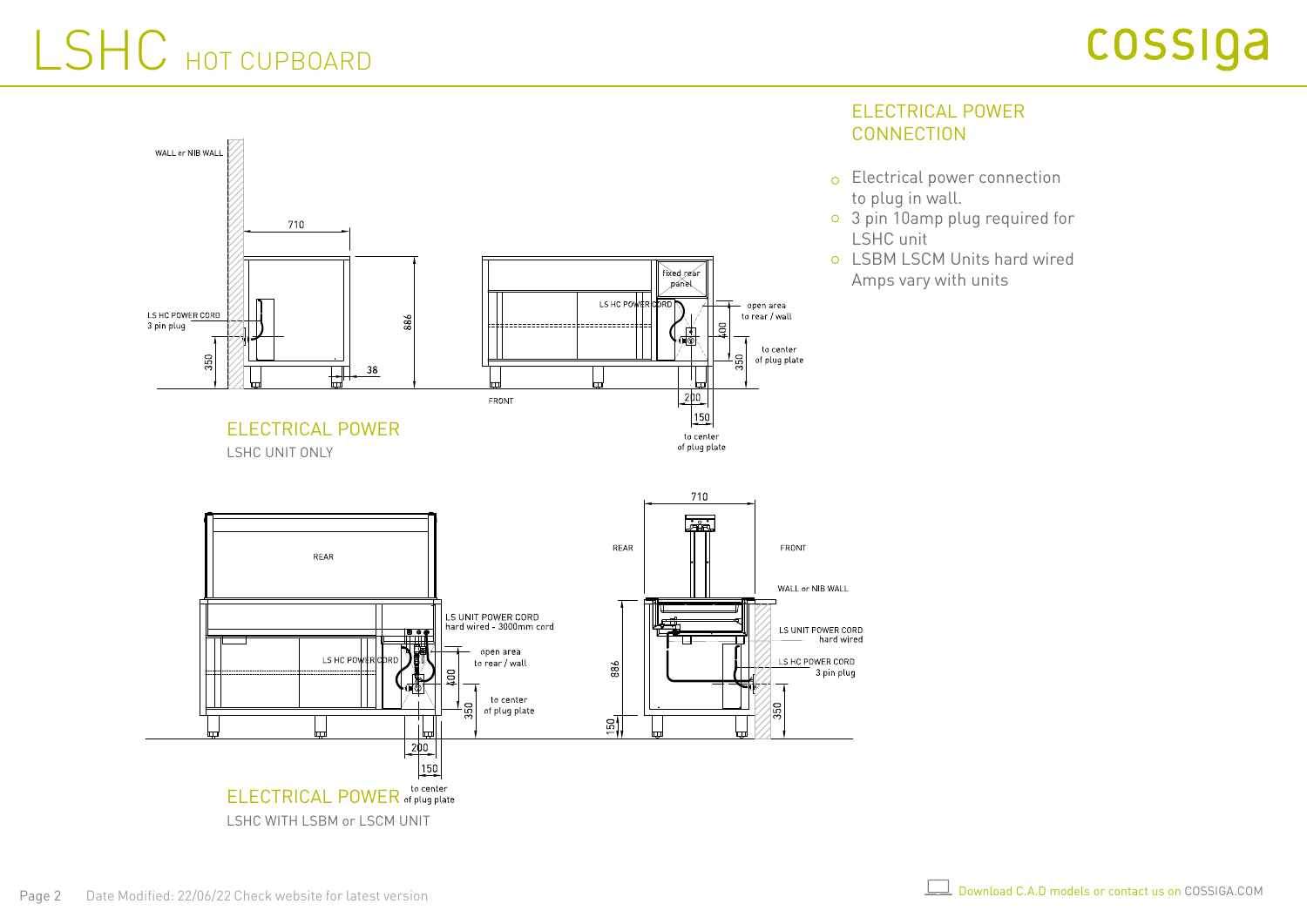# LSHC HOT CUPBOARD

### WATER DRAINAGE with BAIN MARIE UNITS

- o Screw on stop cock valve drain pipe with solenoid must drain to connected waste.
- Unit is drained with solenoid valve with switch on rear unit control panel.
- Overflow flexible waste pipe 19mm dia.1000 mm length from spigot must be connected to waste.





LSHC WITH LSBM UNIT

### ELECTRICAL POWER CONNECTION

 $\circ$  Drain solenoid wire to be connected to drain switch on rear panel.